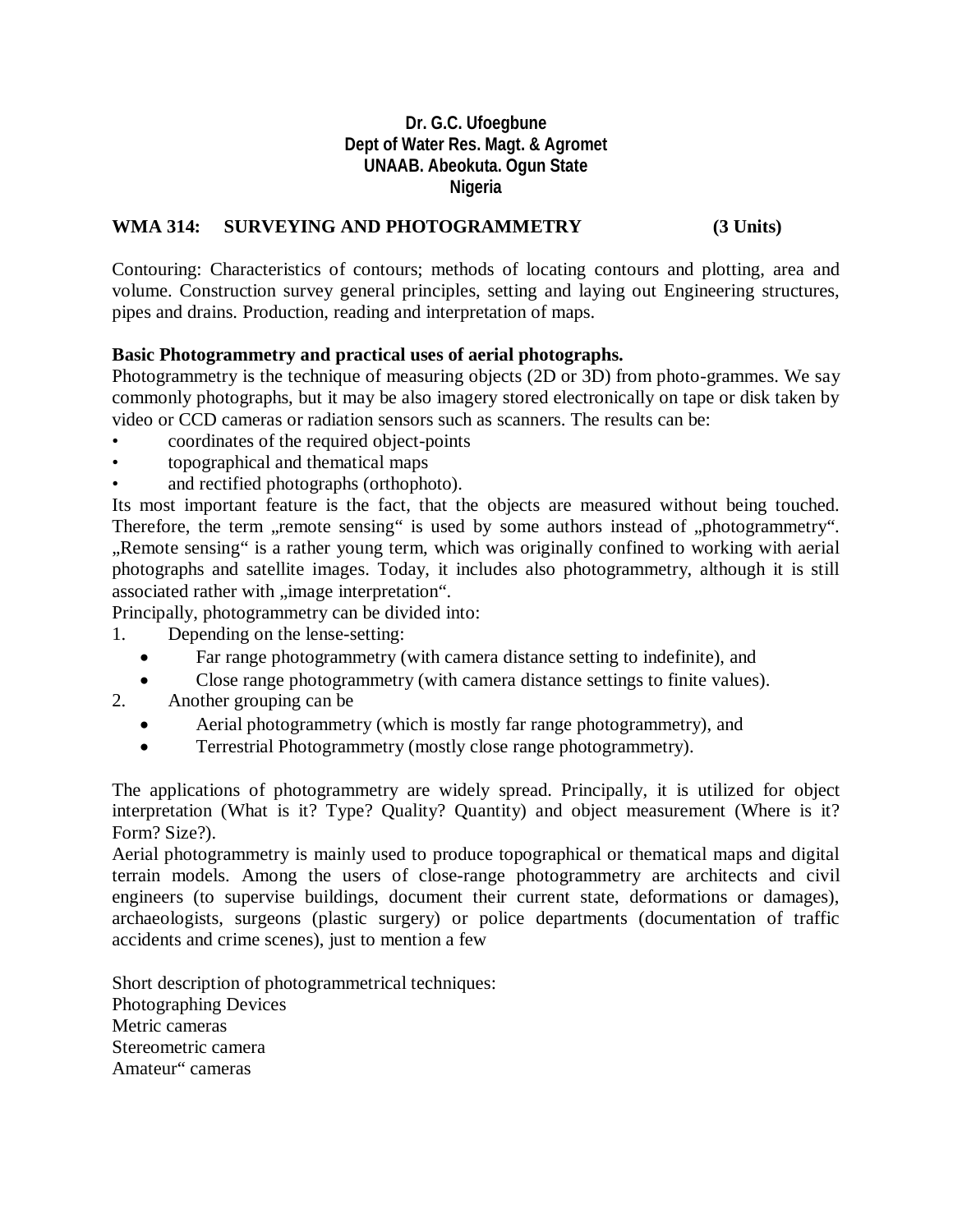Photogrammetric Techniques

Depending on the available material (metric camera or not, stereopairs, shape of recorded object, control information...) and the required results (2D or 3D, accuracy...), different photogrammetric techniques can be applied. Depending on the number of photographs, three main-categories can be distinguished.

### . Mapping from a single photograph

Only useful for plane (2D) objects. Obliquely photographed plane objects show perspective deformations which have to be rectified. For rectification exists a broad range of techniques. Some of them are very simple. However, there are some limitations. To get good results even with the simple techniques, the object should be plane (as for example a wall), and since only a single photograph is used, the mappings can only be done in 2D

The rectification can be neglected, only if the object is flat and the picture is made from a vertical position towards the object. In this case, the photograph will have a unique scale factor, which can be determined, if the length of at least one distance at the object is known.

Very shortly, we will describe now some common techniques:

Paper strip method

This is the cheapest method, since only a ruler, a piece of paper with a straight edge and a pencil are required. It was used during the last century. Four points must be identified in the picture and in a map.From one point, lines have to be drawn to the others (on the image and the map) and to the required object point (on the image). Then the paper strip is placed on the image and the intersections with the lines are marked. The strip is then placed on the map and adjusted such that the marks coincide again with the lines. After that, a line can be drawn on the map to the mark of the required object point. The whole process is repeated from another point, giving the object-point on the map as intersection of the two object-lines.

Optical rectification

Is done using photographic enlargeners. These should fulfill the so called "Scheimpflug condition" and the "vanishing-point condition". Again, at least four control points are required, not three on one line. The control points are plotted at a certain scale. The control point plot is rotated and displaced until two points match the corresponding object points from the projected image. After that, the table has to be tilted by two rotations, until the projected negative fits to all control points. Then an exposure is made and developed.

Numerical rectification

Again, the object has to be plane and four control points are required. At the numerical rectification, the image coordinates of the desired object-points are transformed into the desired coordinate system (which is again 2D). The result is the coordinates of the projected points. Differential rectification If the object is uneven, it has to be divided into smaller parts, which are plane. Each part can then be rectified with one of the techniques shown above. Of course, also even objects may be rectified piecewise, differentially. A prerequisite for differential rectification is the availability of a digital object model, i.e. a dense raster of points on the object with known distances from a reference plane; in aerial photogrammetry it is called a DTM (Digital Terrain Model).

Monoplotting

This technique is similar to the numerical rectification, except that the coordinates are here transformed into a 3D coordinate system. First, the orientation elements, that are the coordinates of the projection center and the three angles defining the view of the photograph, are calculated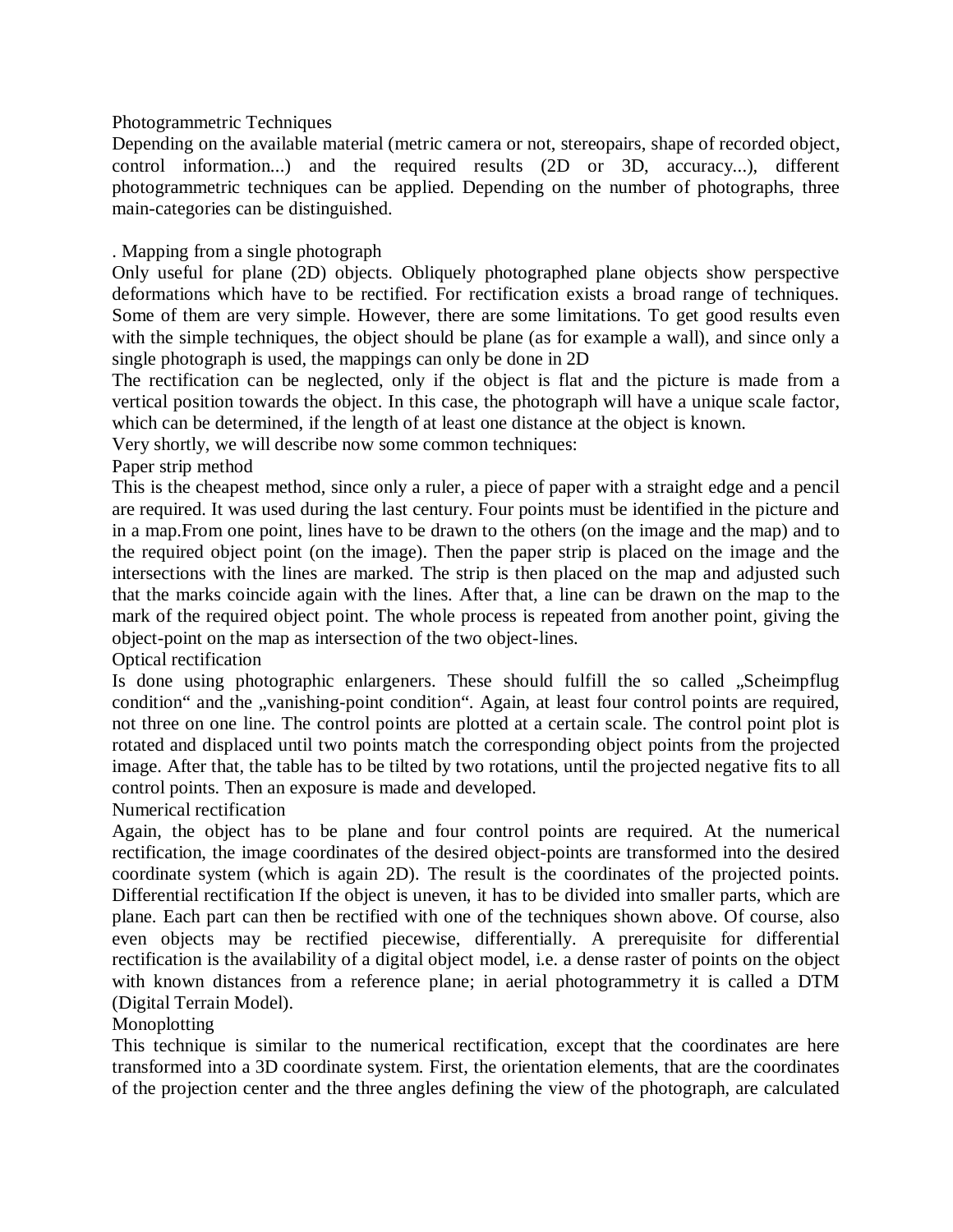by spatial resection. Then, using the calibration data of the camera, any ray, that came from the archaeological feature through the lense onto the photograph can be reconstructed and intersected with the digital terrain model.

Digital rectification

The digital rectification is a rather new technique. It is somehow similar to "monoplotting". But here, the scanned image is transformed pixel by pixel into the 3D real-world coordinate system. The result is an orthophoto, a rectified photograph, that has a unique scale.

### Stereophotogrammetry

As the term already implies, stereopairs are the basic requirement, here. These can be produced using stereometric cameras. If only a single camera is available, two photographs can be made from different positions, trying to match the conditions of the "normal case". Vertical aerial photographs come mostly close to the "normal case". They are made using special metric cameras, that are built into an aeroplane looking straight downwards. While taking the photographs, the aeroplane flies over a certain area in a meandric way, so that the whole area is covered by overlapping photographs. The overlapping part of each stereopair can be viewed in 3D and consequently mapped in 3D using one of following techniques:

# Analogue

The analogue method was mainly used until the 70ies of our century. Simply explained, the method tries to convert the recording procedure. Two projectors, which have the same geometric properties as the used camera (these can be set during the so called , inner orientation"), project the negatives of the stereopair. Their positions then have to be exactly rotated into the same relationship towards each other as at the moment of exposure  $(=$ , relative orientation"). After this step, the projected bundle of light rays from both photographs intersect with each other forming a (three dimensional optical) "model". At last, the scale of this model has to be related to its true dimensions and the rotations and shifts in relation to the mapping (world) coordinate system are to be determined. Therefore, at least three control points, which are not on one straight line, are required  $(=$ , absolute orientation").

The optical model is viewed by means of a stereoscope. The intersection of rays can then be measured point by point using a measuring mark. This consists of two marks, one on each photograph. When viewing the model, the two marks fuse into a 3D one, which can be moved and raised until the desired point of the 3D object is met. The movements of the mark are mechanically transmitted to a drawing device. In that way, maps are created.

#### Analytical

The first analytical plotters were introduced in 1957. From the 1970ies on, they became commonly available on the market. The idea is still the same as with analogue instruments. But here, a computer manages the relationship between image- and real-world coordinates. The restitution of the stereopair is done within three steps:

After restoration of the "inner orientation", where the computer may now also correct for the distortion of the film, both pictures are relatively oriented. After this step, the pictures will be looked at in 3D. Then, the absolute orientation is performed, where the 3D model is transferred to the real- world coordinate system. Therefore, at least three control points are required.

After the orientation, any detail can be measured out of the stereomodel in 3D. Like in the analogue instrument, the model and a corresponding measuring mark are seen in 3D. The